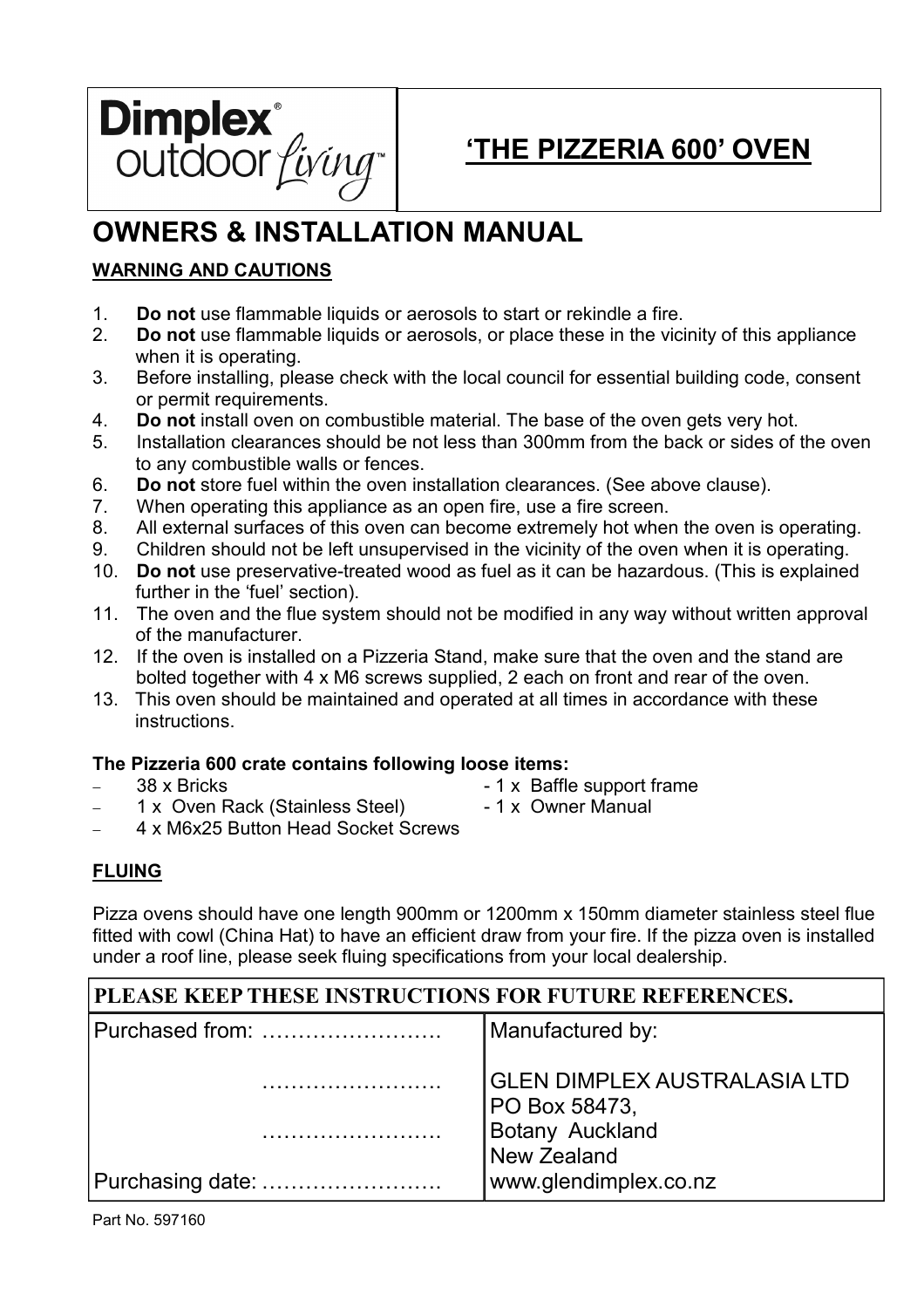# PREPARING YOUR OVEN FOR USE

- 1. Remove all packaging material including plastic sheets underneath bricks.
- 2. Ensure the oven is sitting on a firm, flat non combustible surface with appropriate clearances from combustible materials or on a Pizzeria Stand which can be bought separately.
- 3. Then remove the sand filling plate from the top of the oven. This is located right behind the flue.
- 4. Pour the sand into the oven through the filling hole. Use a wooden or rubber mallet or a piece of wood wrapped in cloth to gently tap the outside of the oven as you are pouring the sand. This will make sure the sand runs into all the small internal spaces within the cavities around the oven.
- 5. Sand requirements: 2 bags  $\omega$  25kg, or 0.09 m<sup>3</sup> dry sand. Do not use sand from the beach as this would make the oven rust.
- 6. Make sure you use only dry sand to prevent:
	- Likelihood of the oven rusting on the inside.
	- Pressure build up of steam when the oven is fired.
	- Allow the sand to run freely when filling.

If you think the sand is damp, spread it out on a flat surface in the sun and allow it to dry.

#### INSTALLING THE BAFFLE SUPPORT FRAME

The baffle support frame needs to be positioned inside the oven above the door opening.

- 1. To install it, tilt it at an angle with orientation as shown in the diagram, so that you can move it through the door opening inside the oven. Keep the right hand side high and the left hand side low.
- 2. Maintain the tilted position of the frame and lift it upwards until you are able to move it over the protruding pins on the right hand side inside the oven. The pins are attached to the front and rear walls of the oven.
- 3. Now lift the left side upwards until the frame is horizontal and then move the frame slightly to the left until it is in the centre of the oven. It can now be lowered so that all four corners of the frame rest on the support pins.
- 4. Place the baffle bricks as shown the brick layout diagram. Brick sizes are shown on table next to part number.

# FIRST TIME USE

- 1. Remove sand fill cover, so that any remaining humidity in the sand can escape.
- 2. The oven is coated with a high temperature paint which may give off some odour when first fired following the oven to get hot will help the paint to cure. Leave the oven for approximately an hour before cooking in it.
- 3. The oven rack should be left out during this first time preheating procedure.

# LIGHTING YOUR FIRE

Make sure that flue damper is fully open.

We recommend using non-toxic fire starters, made of sawdust and paraffin. Put one square starter in the centre of the oven floor. Place pieces of wood in criss-cross formation on top of the starter. Ignite.

When wood pieces begin to burn, add one piece of hardwood (if available) to the pile ( 50mm diameter). When hard wood starts to burn, add another piece. It is a good idea to keep a supply of small 25mm pieces of wood on hand at all times, to jump start a fire or bring the oven quickly to a high temperature. If you use larger pieces of wood (50 to 100mm in diameter), the heating time will be longer, but will accumulate more embers for roasting or barbequing.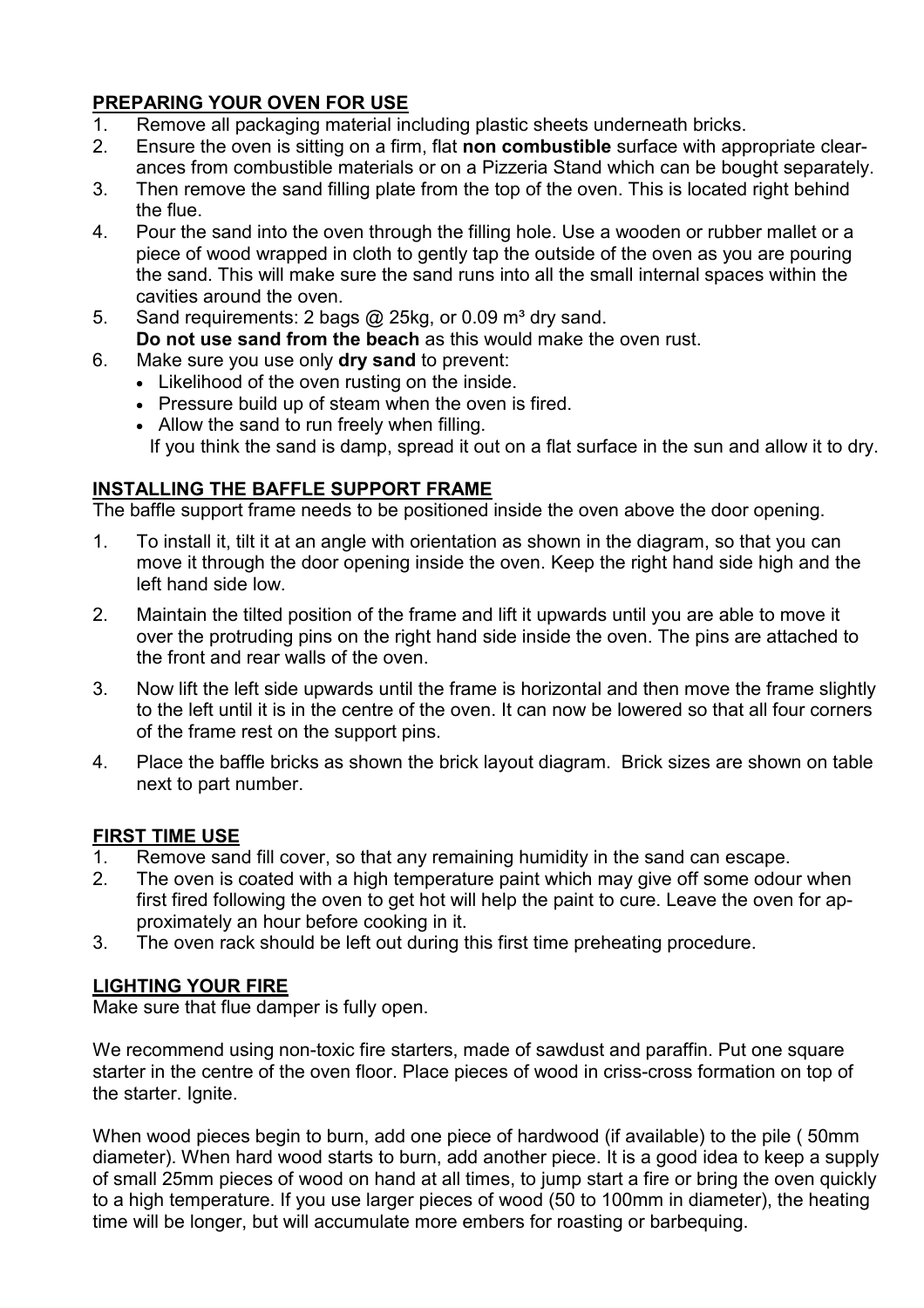### HOW TO USE

- 1. We recommend leaving the oven rack out while preheating the oven and only place it into the oven when required for cooking. The rack has a front lip facing downwards and a rear lip facing upwards. To place the rack in the oven you have to tilt the front edge of the rack upwards and push it in the oven past the safety stops and then you can lower the rack into the horizontal position and push it fully into the oven.
- 2. Bring your oven to the desired temperature. 250 to 350 degree depending on what you plan to cook.
- 3. Once you have your oven temperature established you can allow your fire to die down. Close the flue damper as required.
- 4. The sand and brick insulation can hold the heat for up to two hours.
- 5. Proceed to cook.

# CARE AND MAINTENANCE

#### Thermal cleaning of wood fired oven

When you are cooking it is possible that grease and debris from food could build up on the floor. To remove this build up, simply move some hot coals over the part of the floor and let it burn away.

Excess ash should be removed from the oven when necessary, placed in a non-combustible container with a tightly fitting lid and moved to a place clear of combustible materials.

#### Recoating

These ovens are made from steel and may rust in areas where the protective paint has been damaged. This can easily be rectified by touching up those areas with 'Stove bright High Temperature Paint', number 6309 metallic black (available in spray cans from your Glen Dimplex Pizzeria dealers).

Recoat or touch up your oven as follows:

- Wash down the outside of the oven with warm soapy water to remove all grease and dirt, then rinse and allow it to dry.
- Using fine steel wool, rub back any flaking areas of paint.
- Spray paint either the whole oven or selected areas as per recommendations from the paint manufacturer.

# USE THE RIGHT FUEL

# Using the right fuel will create a cleaner, hotter and more efficient fire.

Always burn dry, well-seasoned wood in your oven. This kind of wood may give a sharp 'cracking' sound when pieces are struck together, or will have visible cracks from the centre of the log. If timber is unseasoned it may be cool to the touch or may still have green bark attached. Wood that gives off steam or water when burnt is not sufficiently dry.

If you have unseasoned wood, split and stack the wood in a criss-cross pattern to allow for maximum air circulation. Don't totally cover the woodpile with plastic as this creates a high humidity environment and will draw moisture out of the soil into the wood.

Never use treated hard or soft woods. The letters CCA, which refer to a common treatment process, stand for Copper, Chrome and Arsenic. The treatment is designed to repel insects and stop decay.

Never use previously painted or coated timber. They may contain Lead or other potentially toxic solvents or substances.3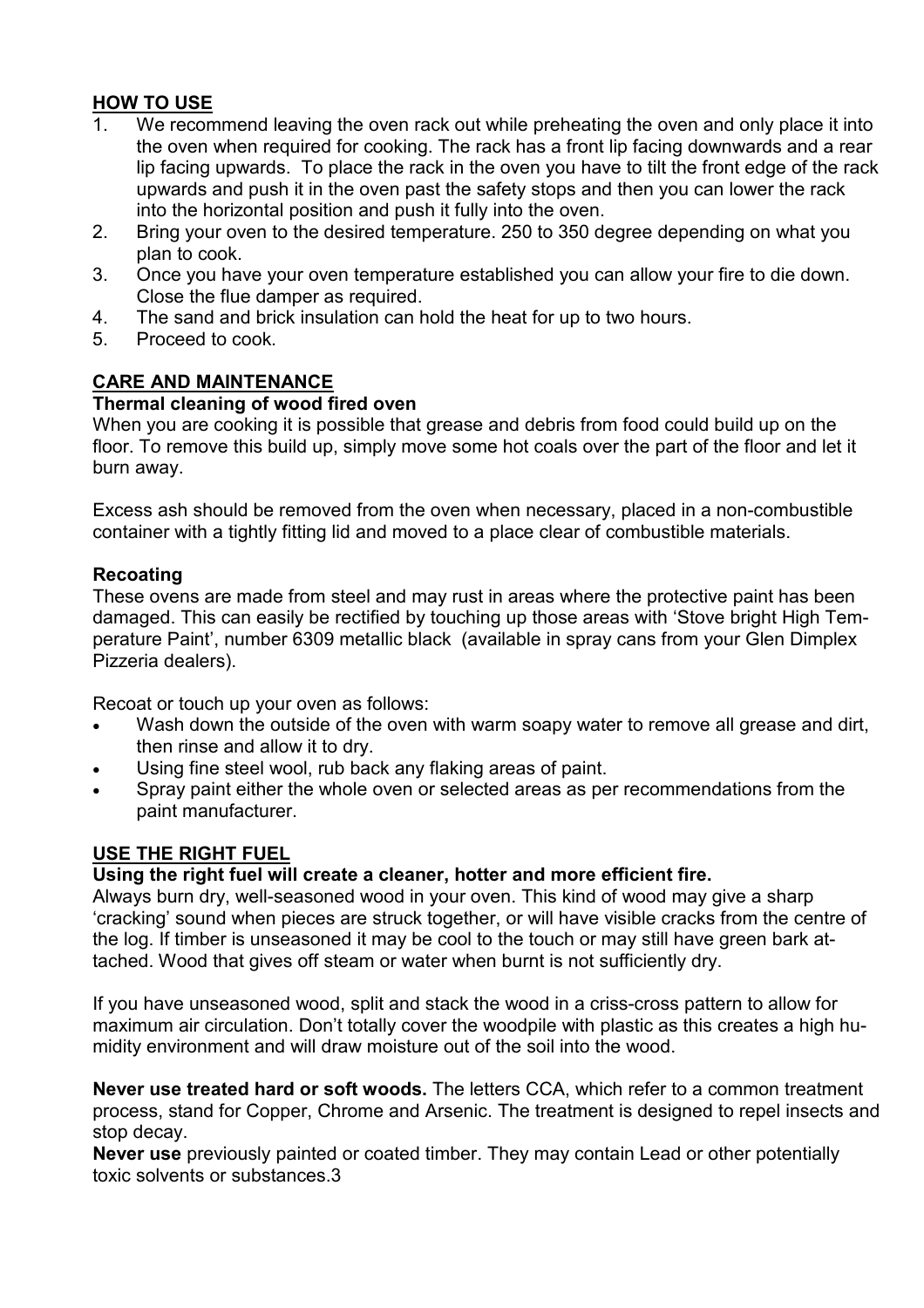

| <b>ITEM NO</b> | PART ID   | <b>DESCRIPTION</b>             | Material                    | Quantity |  |
|----------------|-----------|--------------------------------|-----------------------------|----------|--|
|                | 583024    | BRICK 32 X 115 X 230, 0SB1600  | <b><i>CERAMIC BRICK</i></b> | 8        |  |
|                | 597163    | P600 BRICK ARCH CURVE          | <b><i>CERAMIC BRICK</i></b> |          |  |
|                | 597164    | BRICK P600 FASCIA SIDE         | <b><i>CERAMIC BRICK</i></b> | 10       |  |
| 4              | 597166    | P600 BRICK FASCIA CORNER       | <b>CERAMIC BRICK</b>        | 2        |  |
|                | 997090    | PIZZA 1/2 BRICK                | <b><i>CERAMIC BRICK</i></b> |          |  |
|                | PYRE00354 | PYR ECO BRICK - 230 X 115 X 25 | <b><i>CERAMIC BRICK</i></b> |          |  |
|                |           |                                |                             |          |  |

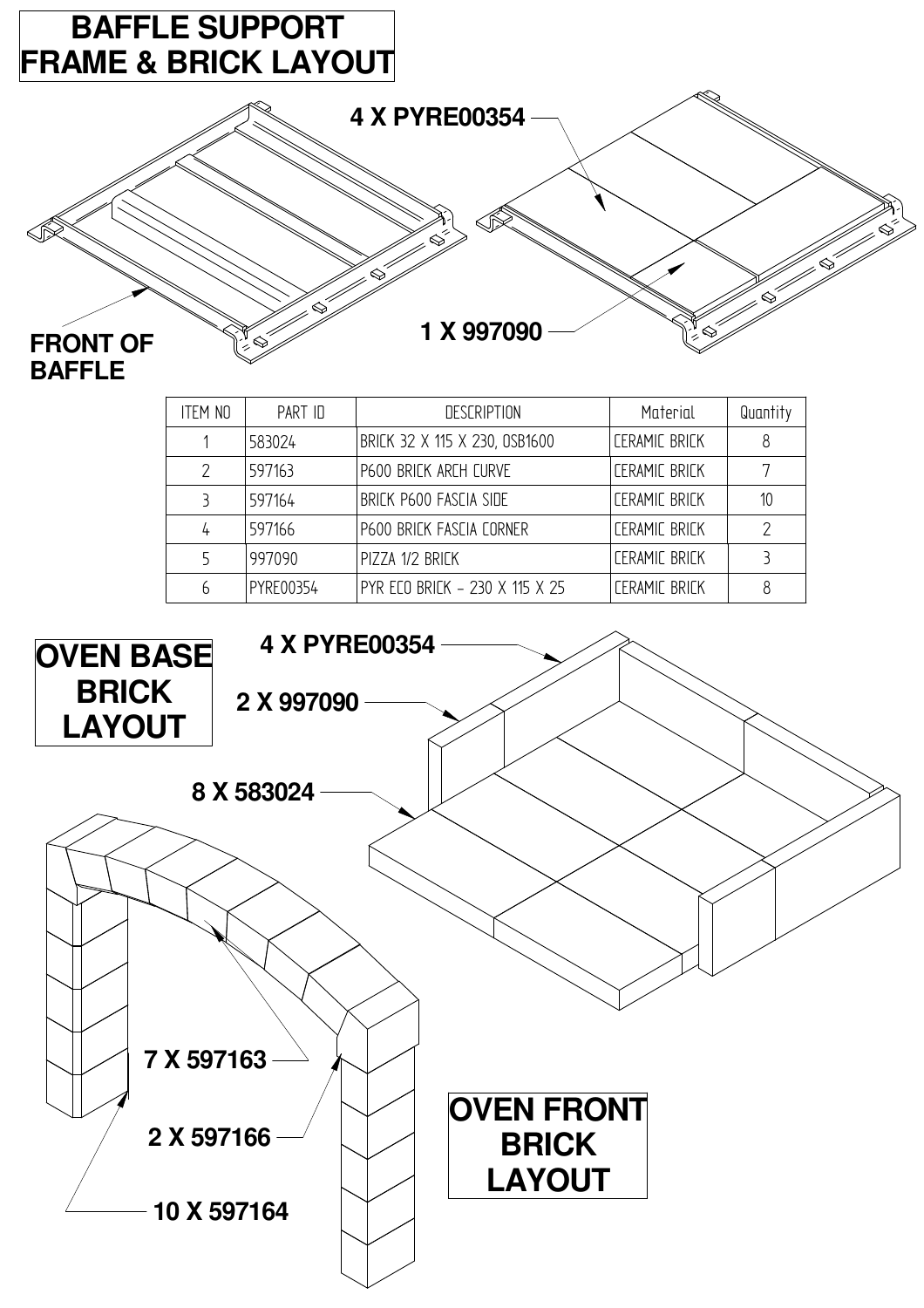

# DETAIL A



**INSTRUCTIONS FOR LOCKING OVEN TO PIZZERIA STAND**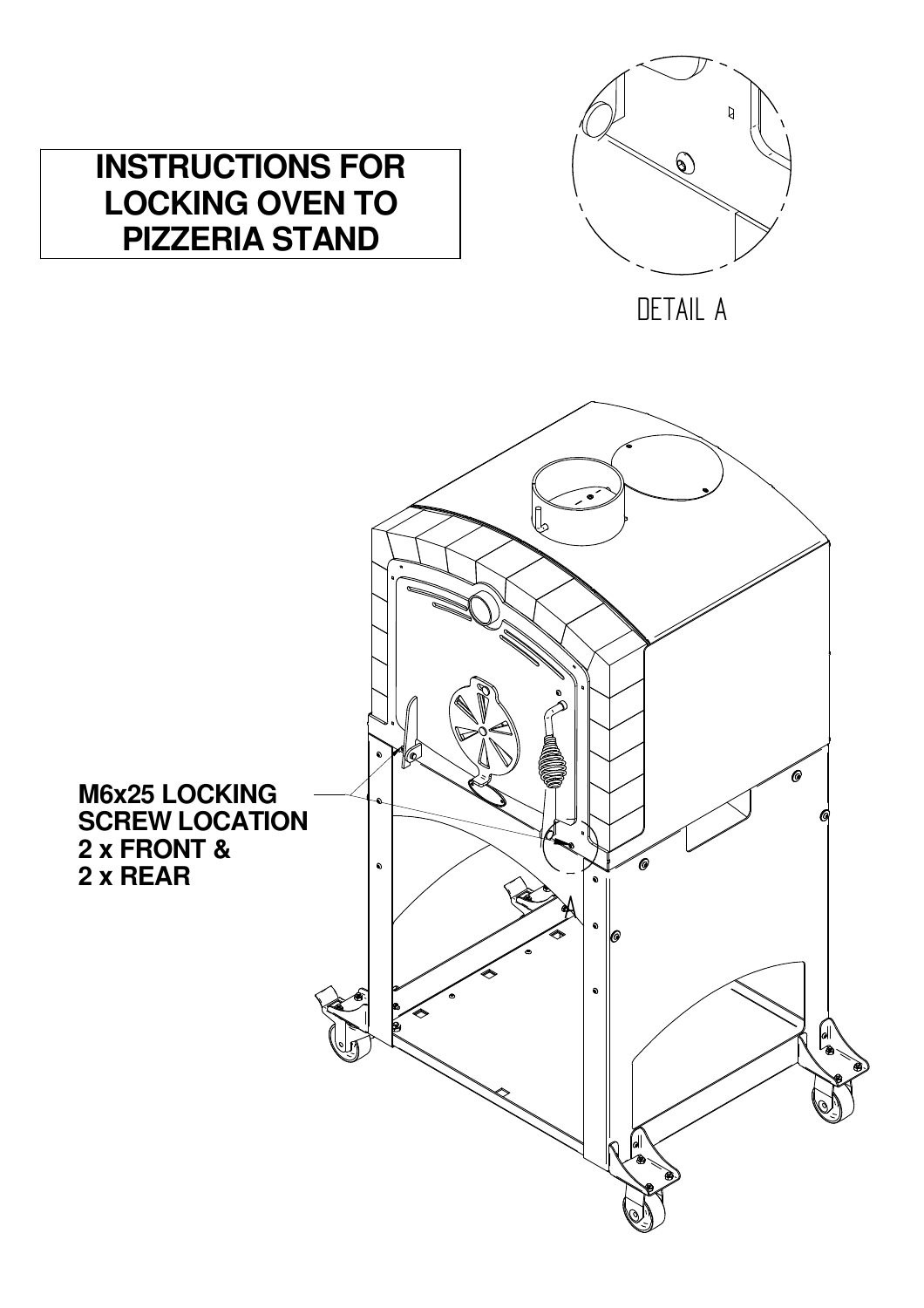

This document sets out the express warranties that apply in respect of DIMPLEX OUTDOOR LIVING products purchased in Australia and New Zealand.

For DIMPLEX OUTDOOR LIVING products purchased in Australia, the express warranties in this document are provided by Glen Dimplex Australia Pty Limited ABN 69 118 275 460 of Unit 2, 205 Abbotts Road, Dandenong, Victoria 3175 (Phone number 1300 556 816) and for DIMPLEX OUTDOOR LIVING products purchased in New Zealand, the express warranties in this document are provided by Glen Dimplex Australasia Ltd, New Zealand registration number 1506305, of 38 Harris Road, East Tamaki, Auckland, New Zealand (Phone number 09 2748265) (**we, us our**).

The express warranties in this document apply to the particular DIMPLEX OUTDOOR LIVING product which this warranty card has been included in the packaging for or otherwise supplied with (**the DIMPLEX OUTDOOR LIVING product**).

#### **1 DIMPLEX OUTDOOR LIVING express warranty**

Subject to the exclusions in section 2, we warrant under this express warranty that the below parts of the DIMPLEX OUTDOOR LIVING product will be free from defects of materials or workmanship for the periods specified below (with each of the below periods commencing on the date the DIMPLEX OUTDOOR LIVING product was purchased by you as a brand new product from a retailer located in Australia or New Zealand):

| <b>Part</b>                                                                                 | <b>Type of express warranty</b>        |  |  |  |
|---------------------------------------------------------------------------------------------|----------------------------------------|--|--|--|
|                                                                                             |                                        |  |  |  |
| Pizzeria Fire Box, Steel                                                                    | 1 years parts and labour<br>warranty*  |  |  |  |
| All Internal Parts - Bricks, Tray, Hardware                                                 | 1 years parts and labour<br> warranty* |  |  |  |
| Baffle Parts, Accessories - Pizzeria Stand   1<br>Scrapper, Paddle, Fire Screen, Cover etc. | year parts and labour<br>warranty*     |  |  |  |

\* Where a DIMPLEX OUTDOOR LIVING product is covered by a parts and labour warranty, the warranty covers both the repair of the defective part or the provision of a spare part to replace the defective part and the installation of that part.

\*\* Where a DIMPLEX OUTDOOR LIVING product is covered by a parts only warranty, the warranty covers only the repair of the defective part or the provision of a spare part to replace the defective part and does not include the removal of the defective part or the installation of the repaired or replaced part.

This express warranty is personal to the first person who acquires the DIMPLEX OUTDOOR LIVING product from the relevant retailer and claims under this warranty cannot be made by anyone other than this person.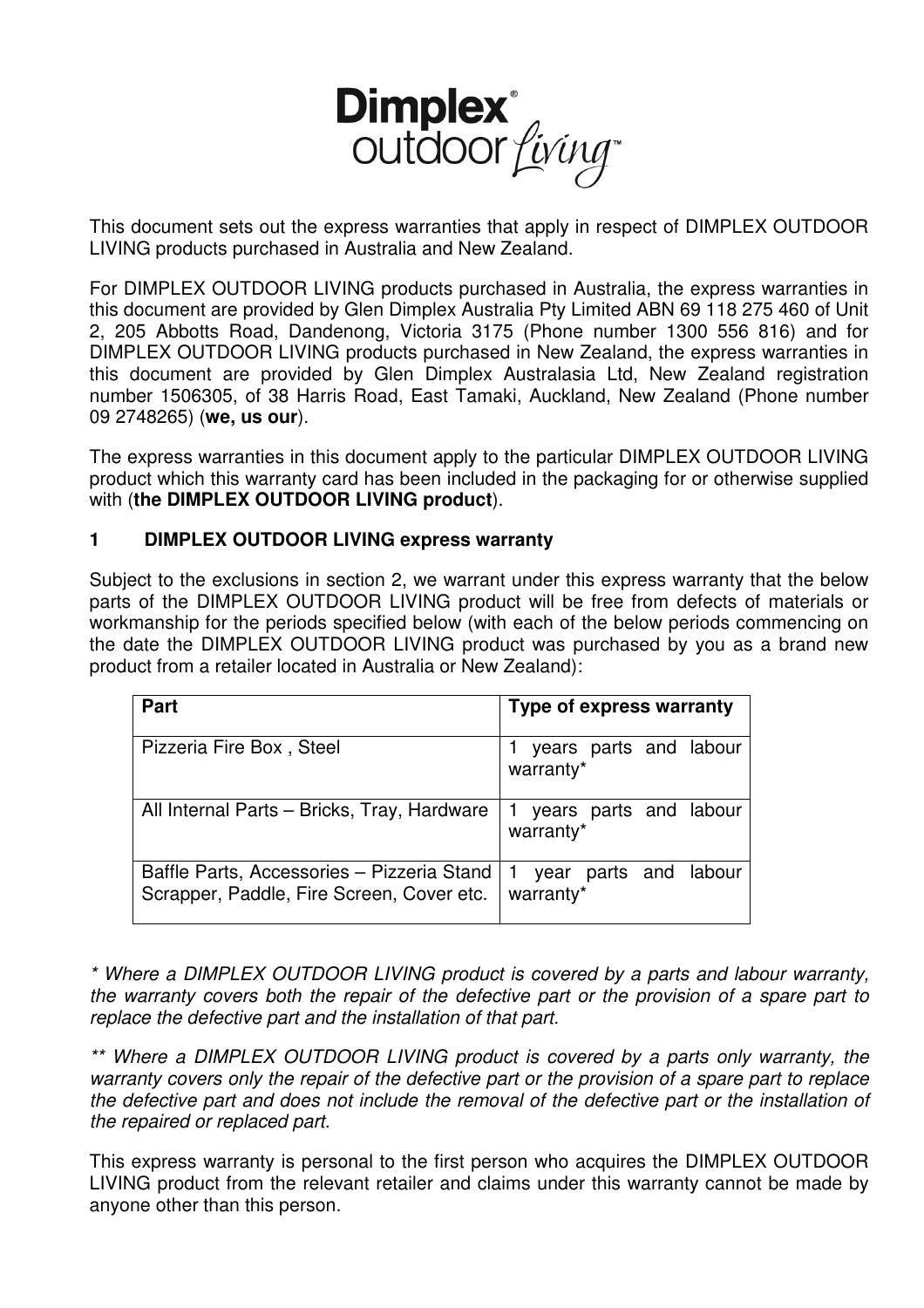The benefits conferred by this express warranty are in addition to the Consumer Guarantees referred to in section 3 and any other statutory rights you may have under the Australian Consumer Law, the New Zealand Consumer Guarantees Act and/or other applicable laws.

#### **2 Warranty exclusions**

This express warranty does not apply where:

- (a) the DIMPLEX OUTDOOR LIVING product has been installed, used or operated otherwise than in accordance with the product manual or other similar documentation provided to you with the DIMPLEX OUTDOOR LIVING product;
- (b) the DIMPLEX OUTDOOR LIVING product requires repairs due to damage resulting from accident, misuse, incorrect installation, cleaning or maintenance, unauthorized modification, tampering or unauthorized repairs by any persons, use of defective or incompatible accessories or exposure to abnormally corrosive conditions;
- (c) the defective part relates to a consumable part of the DIMPLEX OUTDOOR LIVING product which require routine replacement;
- (d) you are unable to provide us with reasonable proof of purchase for the DIMPLEX OUTDOOR LIVING product;
- (e) the breakdown occurs after the expiry of the express warranty period set out in section 1; or
- (f) The DIMPLEX OUTDOOR LIVING product was not purchased in Australia or New Zealand as a brand new product.

#### **3 Consumer Guarantees**

Our goods come with guarantees that cannot be excluded under the Australian Consumer Law. You are entitled to a replacement or refund for a major failure and for compensation for any other reasonably foreseeable loss or damage. You are also entitled to have the goods repaired or replaced if the goods fail to be of acceptable quality and the failure does not amount to a major failure.

If you acquired the goods in New Zealand, similar provisions of the Consumer Guarantees Act 1993 may apply, but may be excluded if you acquired the goods for the purpose of a business.

#### **4 How to make a claim**

You may make a claim under this warranty by visiting our website (www.DIMPLEX OUTDOOR LIVINGheating.com.au in Australia, www.DIMPLEX OUTDOOR LIVINGheating.co.nz in New Zealand), contacting our customer care line (1300 556 816 in Australia, 09 2748265 in New Zealand) or visiting a Glen Dimplex service centre.

To make a valid claim under this warranty, you must:

- (a) lodge the claim with us as soon as possible and no later than 14 days after you first become aware of the breakdown;
- (b) provide us with the DIMPLEX OUTDOOR LIVING product serial number;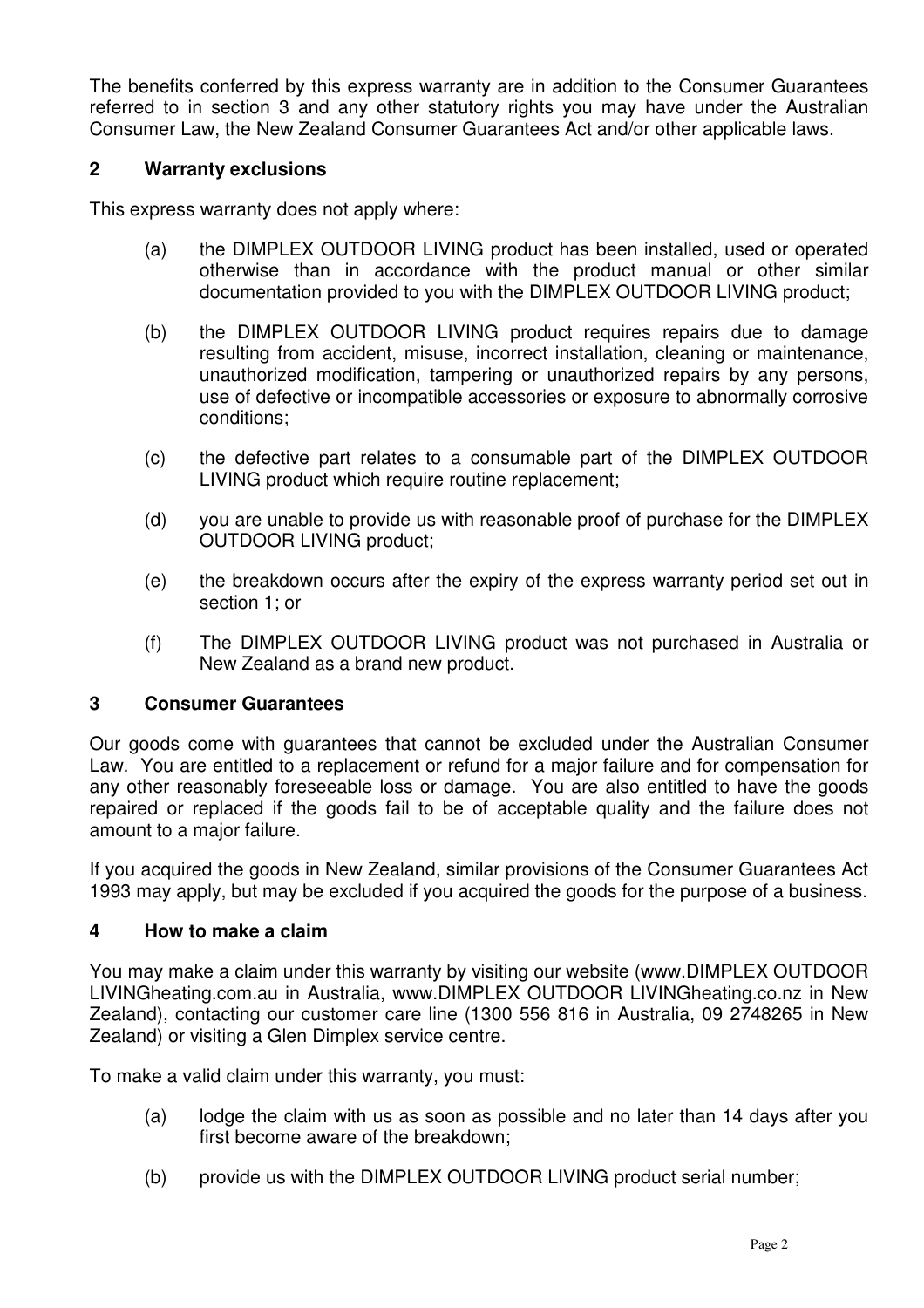- (c) provide us with reasonable proof of purchase for the DIMPLEX OUTDOOR LIVING product; and
- (d) if required by us, provide us (or any person nominated by us) with access to the premises at which the DIMPLEX OUTDOOR LIVING product is located at times nominated by us (so that we can inspect the DIMPLEX OUTDOOR LIVING product).

#### **5 Warranty claims**

If you make a valid claim under a parts and labour warranty and none of the exclusions set out in section 2 apply, we will, at our election, either:

- (a) repair the relevant part of the DIMPLEX OUTDOOR LIVING product; or
- (b) replace the relevant part of the DIMPLEX OUTDOOR LIVING product with a product of identical specification (or where the product is superseded or no longer in stock, with a product of as close a specification as possible).

We will also arrange for the relevant repaired or replacement part to be installed at no charge to you.

If you make a valid claim under a parts only warranty and none of the exclusions set out in section 2 apply, we will, at our election, repair or replace the relevant part. You acknowledge that installation is not covered under parts only warranty, however, we may, for a fee, install the repaired or replacement part for you. We will, on request, provide you with a quote for the installation of the repaired or replacement part.

Goods presented for repair may be replaced by refurbished goods of the same type rather than being repaired. Refurbished parts may be used to repair the goods.

DIMPLEX OUTDOOR LIVING products are designed and supplied for normal domestic use. We will not be liable to you under this warranty for business loss or damage of any kind whatsoever.

#### **6 Costs of warranty claim**

Where you make a claim under this warranty, a Glen Dimplex authorized repairer may need to attend your premises to inspect the DIMPLEX OUTDOOR LIVING product. For DIMPLEX OUTDOOR LIVING products located in Australia, we may charge you a service call fee if a repairer will be required to travel more than 30 kilometers from the nearest Glen Dimplex service centre to your location. You may obtain details on the location of our service centers and our service call fees by visiting our website (www. Glendimplex.com.au in Australia, www.GlenDimplex.co.nz in New Zealand) or calling our customer care line (1300 556 816 in Australia, 09 2748265 in New Zealand).